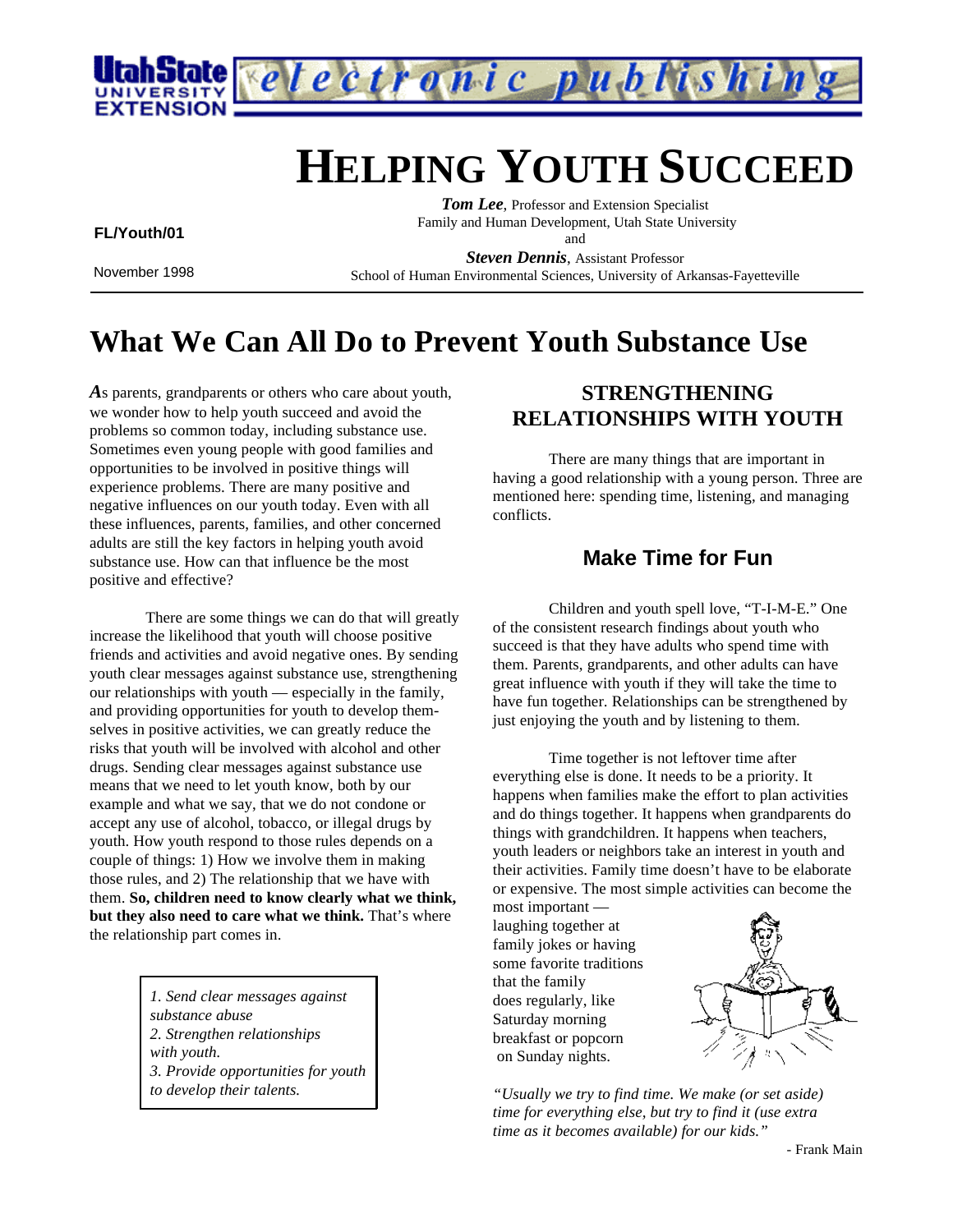### **Family Dates**

In families it takes some planning and creativity to make these family times something that all members will enjoy. That is more likely to happen if everyone is involved in deciding and planning what the family will do.

Give everyone in your family a sheet of paper. have them make four columns on the paper and label the columns with the following headings:

- Things I'd like to do:
- Time needed:
- Supplies or preparation:
- Cost

Prioritize by cost or time or interest, then get out the calendar and set some dates when you will do one or more of the activities. If someone else tries to schedule your time you can say "I've already got a commitment there."



### **Overlap Activities**

Another way for families to be together more is to overlap activities. For example, one place for families to spend more time together is by having meals together. Other ideas for increasing time together include:

- \* Take up an exercise that can be shared with your youth.
- \* Work together on household chores rather than assigning separate tasks to each member.
- \* Make your community service something that will involve you with your child such as coaching a team or being a club leader.
- \* Turn off the television and play a game. If watching television, discuss the program together.
- \* Have at least one meal together every day.
- \* Develop the habit of chatting with your children while preparing or cleaning up after a meal.

### **Limit Television/Video Time**

Free up time by limiting TV watching. TV watching consumes 7 hours per day in the average household. That's time that could be spent doing other enjoyable and valuable things. Different families use different ways to control the TV time in their households. Here's some possibilities:

#### **1. Time per day.**

Decide how much TV children and youth can watch per day. You might set one amount on school days, a different amount on weekends.

#### **2. Chores first.**

Some families say no TV until after homework, practicing (music or hobbies), or chores are completed.



**3. Pay TV.**

Give children coins or tokens that represent a ½ hour each of TV viewing. You

decide how many tokens for the week. Each time they watch TV they put the token in a jar on top of the TV. They only watch as much as they have tokens for.

#### **4. Post some reminders.**

Put notes on the TV. "Is your homework done?" or, "Is this the best use of your time?"

#### **5. Keep 'em busy.**

Provide other activities for kids to do so there isn't so much time to fill with TV.

#### **6. Watch by the program.**

Plan the time that will be spent watching TV, rather than turning on the TV to "see what's on."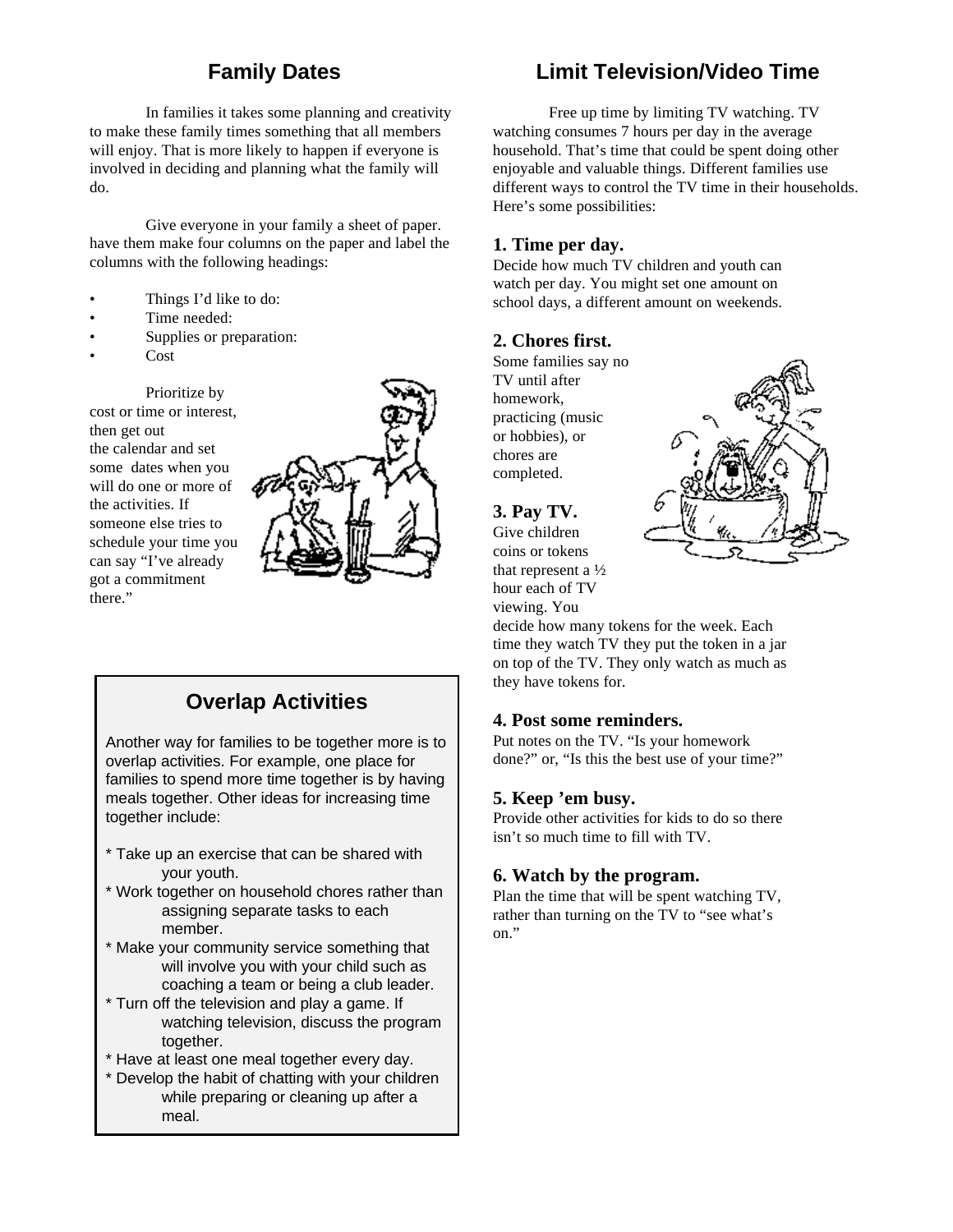### **Listening So Youth Will Talk**

Listening is a powerful way to say "You're important to me." If we will take the time to listen, show respect, and take the ideas of youth seriously, we will build strong ties. Often, peers gain greater influence with teens because the teens don't feel listened to, respected, and taken seriously at home or by other adults.

Children and teens need to feel understood. One way to show understanding is to accept their feelings. Too often we say things like: "You don't really mean that," "You're just tired," or "Worrying about it won't help." Has this conversation, or one like it, ever happened at your house?

Teen: I'm not really hungry. Parent: Of course you are, it's dinner time. Teen: I don't feel like eating. Parent: You're not leaving this table, so just settle down. Teen: I hate this stuff. Parent: Don't use that tone of voice with me!

When we disregard a youth's feelings, we create resentment and resistance. We may even teach children or youth to not trust their own feelings. Here are some examples and results of disregarding feelings of others:

Denial of Feelings- You don't really mean that. Philosophical Response- Life is full of challenges. Advice- You should ...

Questions- Why didn't you...? How come you...? Defense of the Other Person- Did you ever stop to think

about their side?

All of these things may be true, but they're not very helpful to a young person who is upset. It is more helpful to show understanding of the child's feelings. Adults can show understanding in several ways.

#### **1. Listen with full attention.**

Face the youth, look at them, and show you're interested.

#### **2. Acknowledge feelings.**

Words are only one part of the message. Feelings are the more important part. When we try to tell a child they don't really feel a certain way, or they shouldn't feel a certain way, it just adds to their frustration.

#### **3. Show understanding.**

A general statement like "I understand," is not as effective as a more specific response that rephrases a youth's feelings and shows interest and understanding. "You're feeling left out" or "I can see why you're upset."

### **Talking So Youth Will Listen**

Have you ever wondered if youth are listening? Their eyes glaze over, they fold their arms, and they let out a long sigh. Sometimes this display of boredom is a defense against criticism. Maybe the way we say things makes it hard for youth to listen. Try taking a positive approach.

#### **Notice strengths rather than faults.**

Ã "You're really determined once you've decided." (instead of "You're so stubborn"); or, "You're spontaneous" (not "You never plan ahead").

ÃNotice effort regardless of the finished product. "You really tried hard."

ÃNotice improvement. "That's better than you've done before."

#### **Offer an encouraging word.**

- Ã"I'll bet you feel good about that."
- Ã "It was nice solving this together."
- $\Psi$ "I couldn't have managed without your help."

Ã"After you've thought about it, I'd like to know what you decide."

- Ã"You really stuck with that."
- Ã"That was your best one yet!"

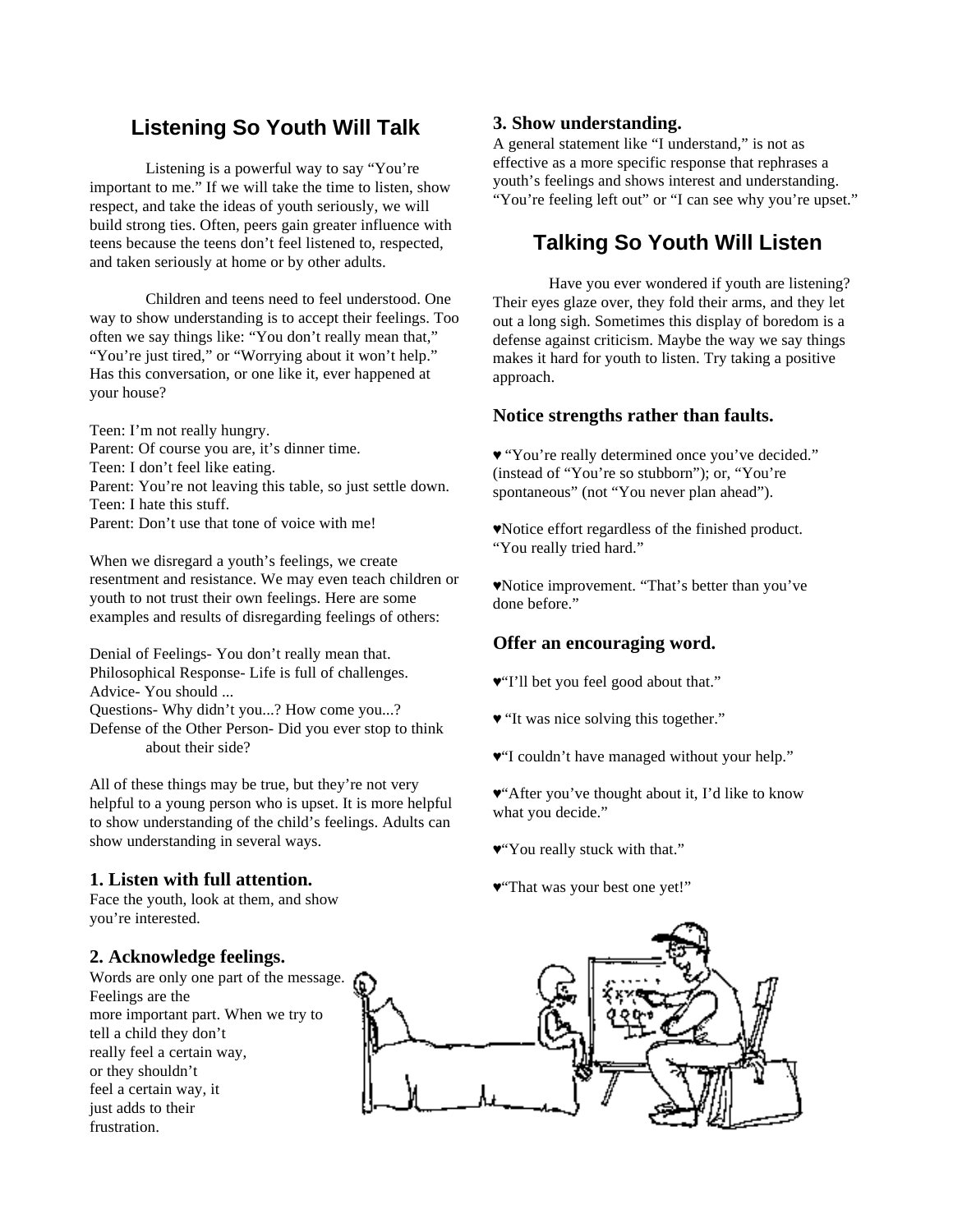### **Managing Conflicts**

Conflicts arise in all families. Conflicts between youth and adults in most any activity is to be expected. The trick is to manage conflict in such a way that it is constructive. When there are differences between youth and adults, there are some common responses that seldom work.

**Criticism.** Being critical puts others on the defensive. "Where'd you get that crazy idea?"

**Manipulation.** Using guilt or shame to get what you want makes people feel used. "After all the time I've spent on this, the least you could do would be to show a little appreciation."

**Indifference.** Perhaps the most hurtful message we can give a youth is that we don't think they're even worth our time or effort. "How should I know? Do whatever you want, just don't come crying to me."

A more useful approach to conflicts is to relate first, resolve second. In other words, let the young person know you care before you try to solve the problem. Do a little listening first and then take some steps for constructive problem-solving.

- **1. Describe the concern.** This clarifies the issue and shows you're interested in understanding. "So you'd like those shoes because..."
- **2. Ask for feedback.** Sometimes just clarifying the issue clears up misunderstandings. "Is the problem having to come home at 12 or having to come home before everyone else?"
- **3. Brainstorm for solutions.** When youth have a say in decisions they are more likely to rally behind a solution. Seeking their ideas shows respect. "What

alternatives do you see?" Try not to criticize any suggestions until all have been presented. "OK, that's one idea. There are probably some other possibilities. Let's make sure we've thought of all the possibilities."



**4. Evaluate Alternatives.** Focusing on areas of agreement, try to find a solution that both can support.

**5. Develop a Plan.** Remember, now it's not my goal or your goal, but our goal. Work out the details of the solution by developing a plan.

Although we usually view conflict as negative, it can actually be helpful if managed constructively. It can provide families with the opportunity to communicate, work together, and learn about each other's needs. If our focus is problem-solving and not finger-pointing, an acceptable compromise can often be found.

### **SENDING A CLEAR MESSAGE AGAINST SUBSTANCE USE**

Youth need to hear clear messages about substance use from every significant adult they know. Parents, grandparents, teachers, youth leaders, coaches, employers, and neighbors can all help do this. The message comes across to youth through what we say and what we do. The better our relationships with youth, the greater our influence can be.

 Our actions will always have more influence than our words. Parents who smoke or drink themselves are more likely to have youth who do those things. If we self-medicate, using legal or illegal substances to help us cope with the ups and down and stresses in our lives, we increase the chances that our youth will develop more acceptable attitudes toward substance use.

Sometimes we assume that youth know what our values are because of our behavior, when in fact, they might not. Youth are good observers, but not always good interpreters. They may not always understand the reasons behind our actions. If they think, "Mom doesn't drink because she worries about what the neighbors would say," that has a different impact than if they think "Mom doesn't drink because she's made a commitment to her health (or she doesn't believe in it, or she has seen the problems it can cause)."

Grandparents and other respected adults can sometimes say things with more effect than parents can. A grandparent can say, "I want you to always be the great person you are today. I hope you'll always stay away from alcohol or other drugs. You mean so much to me." A respected teacher can say,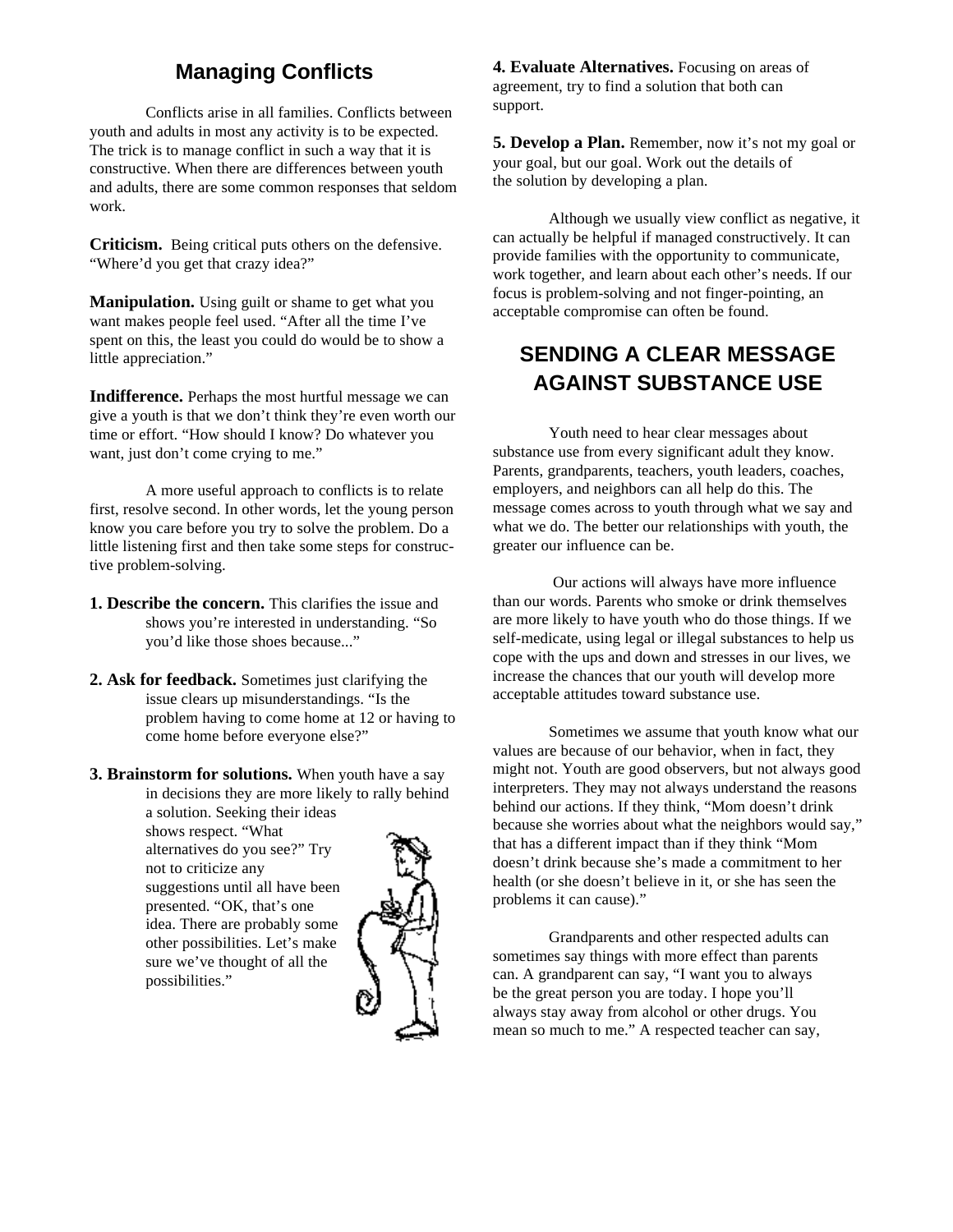"You've got a great future ahead of you. Don't let anything like alcohol or drugs spoil it. You can really go places with your talents."

So, youth need to understand our values and how we arrived at them. If we talk **with** youth when sharing these beliefs, rather than **at** youth, it can help our message come across better. One good way to do this is to first ask what he or she thinks about something. The news or an event at school can usually provide an opportunity to talk about a value we want to discuss. Then we have to be prepared to not over-react. Youth need to know they can trust us to be under-standing. Once we have listened to them, they will be more willing to listen to us as we share our beliefs and our reasons for them.

Another way to share your values is to comment on TV shows or news events just by talking out loud to no one in particular. For example, while watching the TV and a beer commercial comes on with beautiful young adults you could just observe, "Well, I can see they don't use their own product or they'd all have beer bellies. That stuff's loaded with calories." Or, "I wonder how well that stuff would sell if they used somebody paralyzed from a drunk driver to give their pitch?" A little of this can go a long way, so don't overdo it, but it's another opportunity to get your message across.

### **HELPING YOUTH DEVELOP THEIR TALENTS**

Youth who feel successful in some aspect of their life, are less likely to feel the need to use alcohol or drugs to fit in or feel worthwhile. If they do experiment out of curiosity, youth who feel successful in some way are less likely to develop more serious problems. Helping youth develop their talents is a key way to help them feel worthwhile.

Helping youth develop their talents needs to be based on three principles:

- **\* Everyone has a talent or gift of some kind**
- **\* No one has every gift**
- **\* Talents and gifts are given to us to help others**

Talents or gifts include the obvious things - getting good grades, having musical ability, or being a good athlete. But being a good listener, being persistent, or having a great laugh are also gifts.

This may sound a lot like self-esteem, and that's probably part of it, but self-esteem often becomes too close to self-centeredness or selfishness. In that sense, self-esteem doesn't necessarily lead to good behavior. A lot of criminals or juvenile delinquents have high self esteem — they think their rights are the only ones that matter. Lot's of people have accomplished much in the world who didn't necessarily have "high" self-esteem.

#### **How do we help youth develop these attitudes towards their talents?**

**1)** Give them opportunities to discover and develop their talents. Provide opportunities for them to pursue their interests and discover those that really interest them. Lessons, clubs, extra-curricular activities, field trips, or structured youth activities can provide the spark.